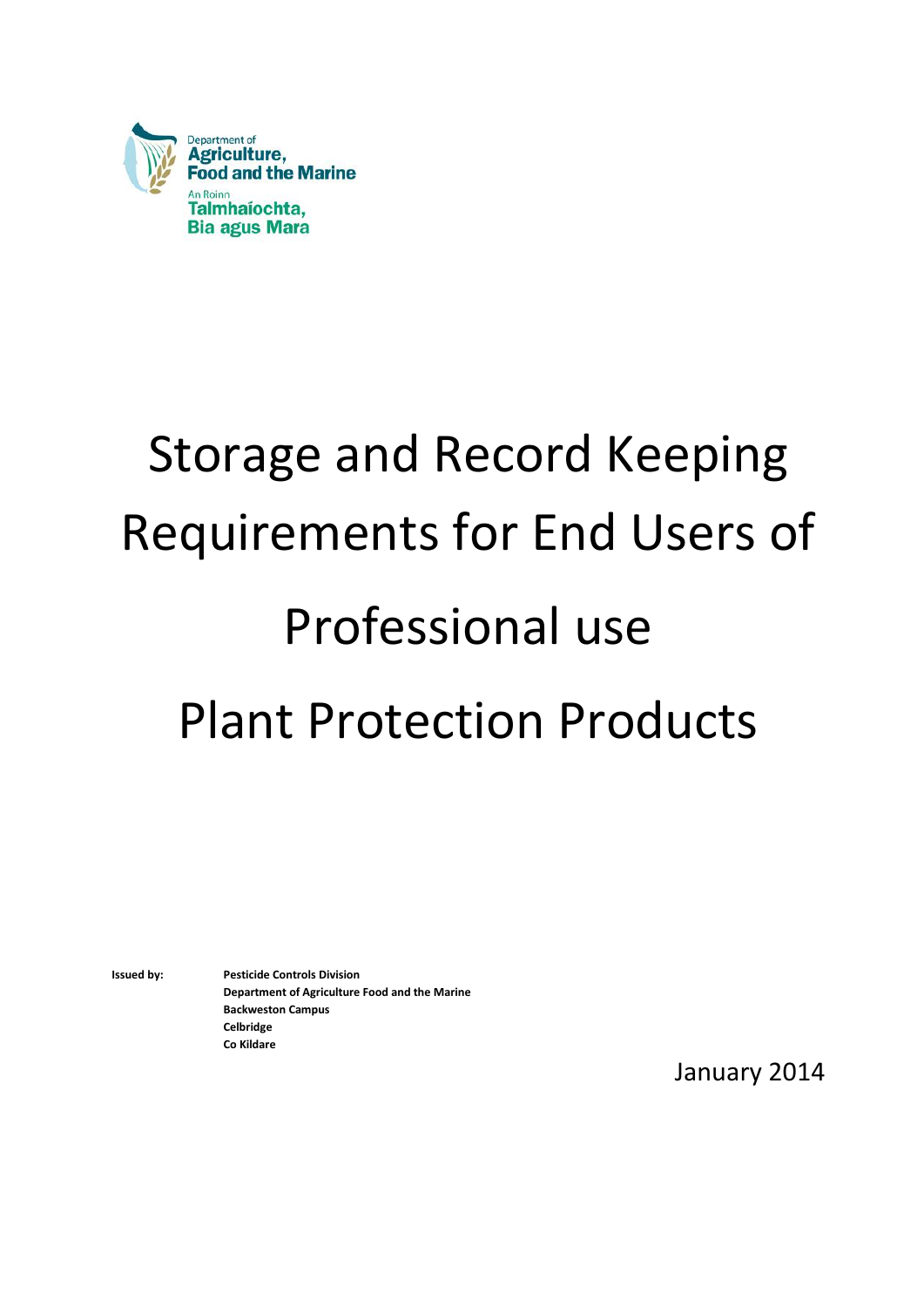This document outlines the current minimum storage and record keeping requirements for End Users of professional use plant protection products.

#### **Use of plant protection products**

A person shall only use a plant protection product -

- (a) in compliance with conditions and directions stated on the product label,
- (b) in accordance with the principles of good plant protection practice, and
- (c) where possible, in accordance with the principles of integrated control.

#### **Storage of Plant Protection Products**

Storage facilities maintained and operated by end users of plant protection products

for professional use, shall satisfy at least the following requirements –

(a) the structure of the storage facility shall be such that -

- (i) it is not connected to a pack-house or area where food products are present,
- (ii) it is a dedicated chemical store and is not used for any purpose other than storage of plant protection and biocidal products and other chemicals,
- (iii) it is enclosed and of sound construction,
- (iv) it has a secure lock,
- (v) in the case of walk-in stores, it is well ventilated,
- (vi) it is well lit,
- (vii) its construction is such that leakages or spillages are retained within the store,
- (viii) shelving provided is made from non-absorbent materials, and
- (ix) a warning sign is displayed on the entrance to the store;
- (b) facilities that shall be available and used, as appropriate, shall include at least
	- (i) a list of key emergency contact numbers displayed near the entrance of the store (e.g. doctor, fire service),
	- (ii) recommended protective clothing and equipment, clean and properly maintained,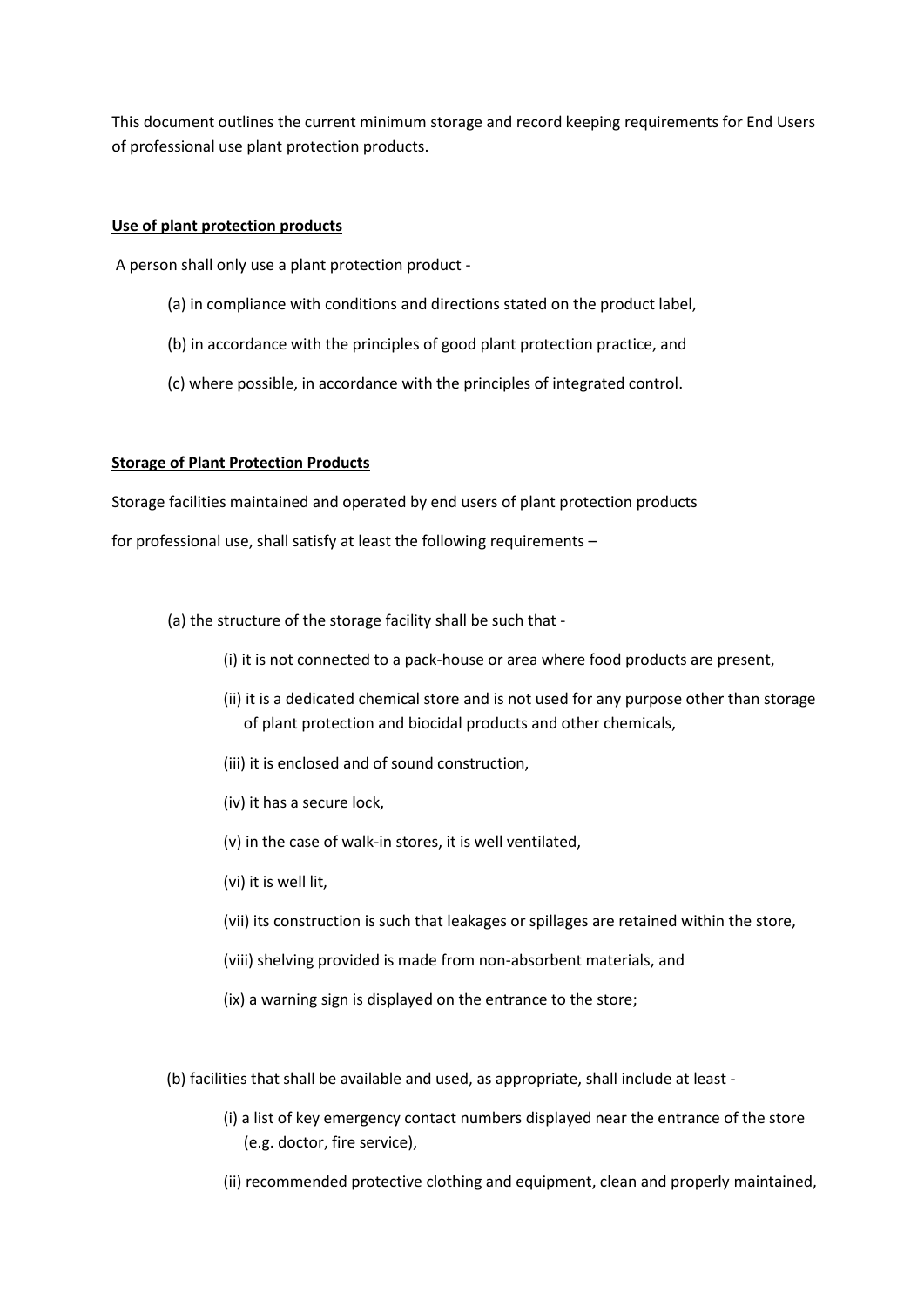- (iii) a regularly calibrated weighing scales, designated and labelled for weighing plant protection products only,
- (iv) measures for liquid plant protection products, designated and labelled for measuring plant protection products only, and
- (v) facilities for soaking up small spillages or leakages (e.g. bucket of sand or peat); and

(c) the operating procedures followed, shall include the following -

- (i) powders shall be stored separately from or above liquids,
- (ii) plant protection products shall only be stored in their original containers,
- (iii) an appropriate area shall be used for measuring and mixing plant protection products,
- (iv) only plant protection products included on the register of plant protection products may be acquired and stored.

#### **Record Keeping**

End users of plant protection products for professional use, shall maintain at least the following records which on request made shall be produced for inspection by an authorized officer –

- (a) the name and address of the supplier of product and for each such product,
	- (i) the brand name of each product received,
	- (ii) the PCS number of each product received,
	- (iii) the pack size or sizes and quantities of each product received,
	- (iv) the quantity of each product received (kilograms or litres);
- (b) for each product used or applied,
	- (i) the brand name of each product,
	- (ii) the PCS number of each product,
	- (iii) the date or dates of application of each product,
	- (iv) the crop and area treated with each product,
	- (v) the quantity of each product applied (kilograms or litres),
	- (vi) rationale / reason for use; and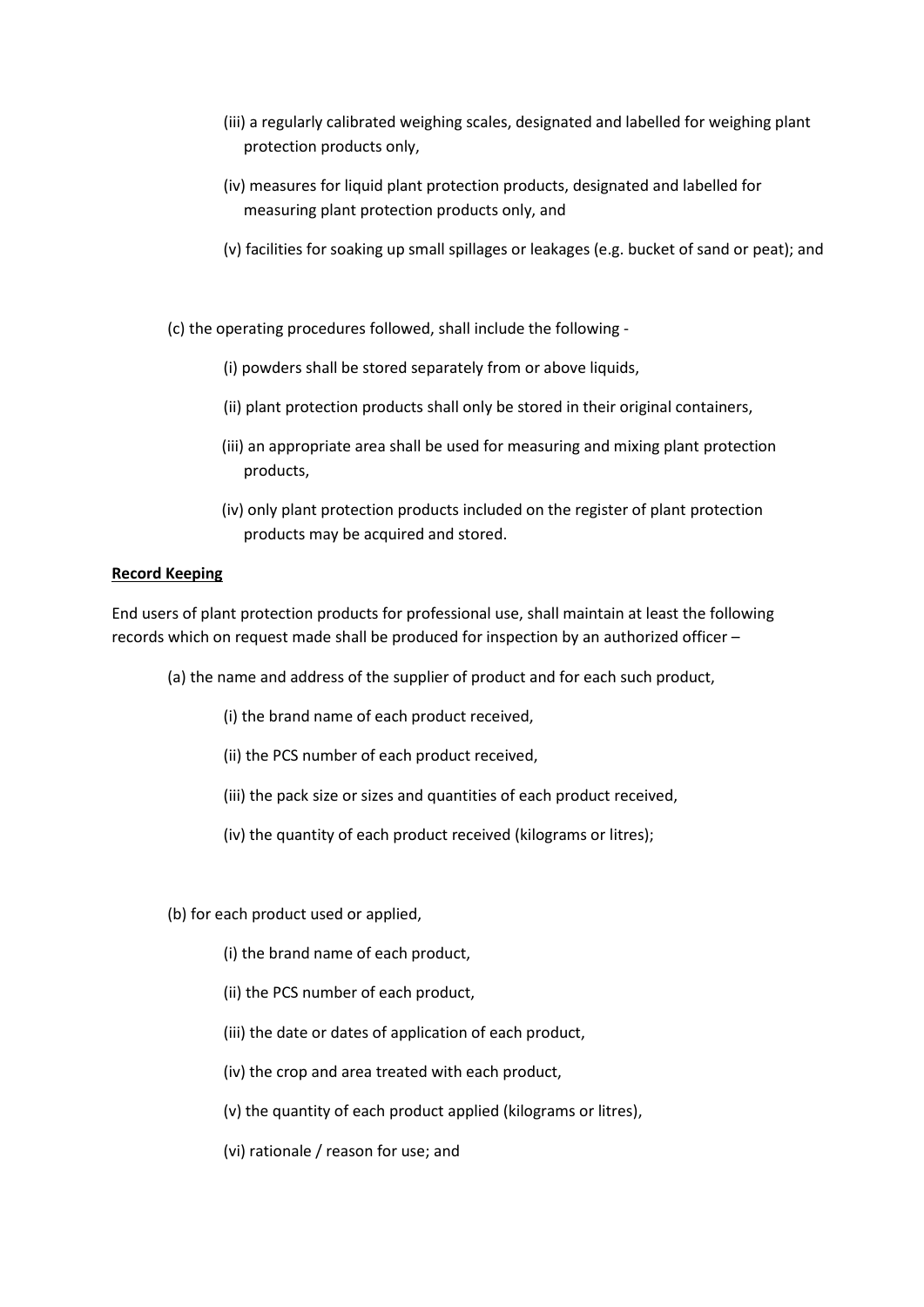- (c) for each product returned and for disposals,
	- (i) the name of the company to which returned or the name of the disposal company or organization,
	- (ii) the brand name of each product disposed of or returned,
	- (iii) the PCS number of each product disposed of or returned,
	- (iv) the date of return or disposal of each product,
	- (v) the quantity of each product disposed of or returned.

From the  $1<sup>st</sup>$  January 2014 there is a requirement on all users of professional use plant protection products to maintain records to show that the principles of Integrated Pest Management are being implemented. A template for the required records can be found at <http://www.pcs.agriculture.gov.ie/Docs/IPM%20and%20Pesticide%20application%20Record%20Sheets.pdf>

Notwithstanding the requirements of paragraphs (2) and (3), end users of plant protection products intended for professional use, may on application made be exempted from some or all of the requirements specified in those paragraphs, where the Minister is satisfied that the quantities used are very small and the periods for which plant protection products are stored are very brief.